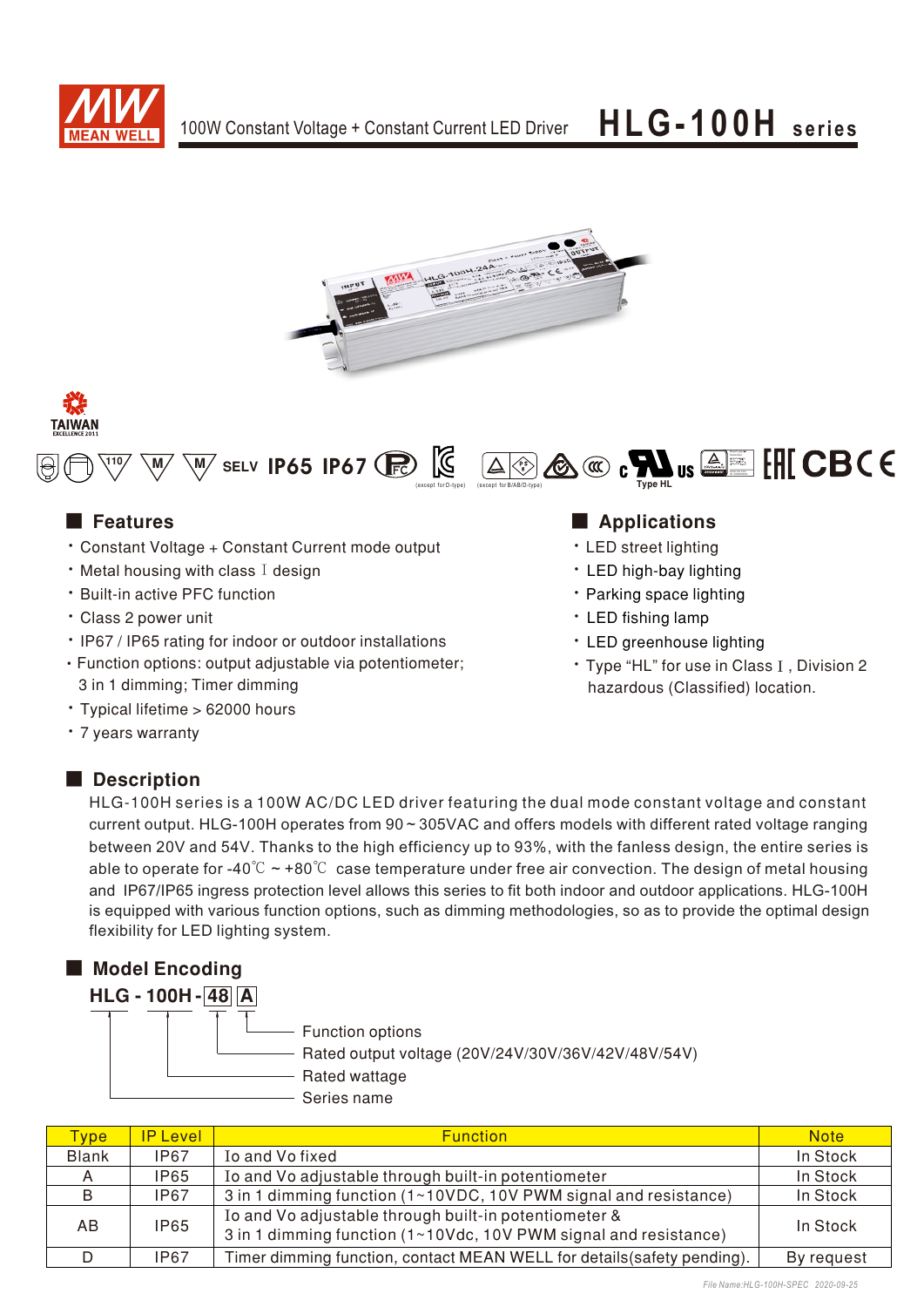

### **SPECIFICATION**

| <b>MODEL</b>                                                                                                              |                                                                                                                                                                                                                                                                                                                                                                                                                                                        | HLG-100H-20                                                                                                                                                                                            | HLG-100H-24                                                                        | HLG-100H-30 | HLG-100H-36    | HLG-100H-42   | HLG-100H-48 | HLG-100H-54                         |  |
|---------------------------------------------------------------------------------------------------------------------------|--------------------------------------------------------------------------------------------------------------------------------------------------------------------------------------------------------------------------------------------------------------------------------------------------------------------------------------------------------------------------------------------------------------------------------------------------------|--------------------------------------------------------------------------------------------------------------------------------------------------------------------------------------------------------|------------------------------------------------------------------------------------|-------------|----------------|---------------|-------------|-------------------------------------|--|
|                                                                                                                           |                                                                                                                                                                                                                                                                                                                                                                                                                                                        | <b>20V</b>                                                                                                                                                                                             | <b>24V</b>                                                                         | 30V         | 36V            | 42V           | 48V         | 54V                                 |  |
|                                                                                                                           | <b>DC VOLTAGE</b>                                                                                                                                                                                                                                                                                                                                                                                                                                      |                                                                                                                                                                                                        | $12 - 24V$                                                                         | $15 - 30V$  | $18 - 36V$     | $21 - 42V$    | $24 - 48V$  | $27 - 54V$                          |  |
|                                                                                                                           | CONSTANT CURRENT REGION Note.4   10 ~ 20V                                                                                                                                                                                                                                                                                                                                                                                                              |                                                                                                                                                                                                        |                                                                                    |             |                |               |             |                                     |  |
|                                                                                                                           | <b>RATED CURRENT</b>                                                                                                                                                                                                                                                                                                                                                                                                                                   | 4.8A                                                                                                                                                                                                   | 4A                                                                                 | 3.2A        | 2.65A          | 2.28A         | 2A          | 1.77A                               |  |
|                                                                                                                           | <b>RATED POWER</b>                                                                                                                                                                                                                                                                                                                                                                                                                                     | 96W                                                                                                                                                                                                    | 96W                                                                                | 96W         | 95.4W          | 95.76W        | 96W         | 95.58W                              |  |
|                                                                                                                           | RIPPLE & NOISE (max.) Note.2 150mVp-p                                                                                                                                                                                                                                                                                                                                                                                                                  | 150mVp-p<br>200mVp-p<br>200mVp-p<br>200mVp-p<br>200mVp-p<br>200mVp-p                                                                                                                                   |                                                                                    |             |                |               |             |                                     |  |
|                                                                                                                           | VOLTAGE ADJ. RANGE                                                                                                                                                                                                                                                                                                                                                                                                                                     | Adjustable for A/AB-Type only (via built-in potentiometer)                                                                                                                                             |                                                                                    |             |                |               |             |                                     |  |
| <b>OUTPUT</b>                                                                                                             |                                                                                                                                                                                                                                                                                                                                                                                                                                                        | $17 - 22V$                                                                                                                                                                                             | $22 - 27V$                                                                         | $27 - 33V$  | $33 - 40V$     | $38 - 46V$    | $43 - 53V$  | $49 - 58V$                          |  |
|                                                                                                                           | <b>CURRENT ADJ. RANGE</b>                                                                                                                                                                                                                                                                                                                                                                                                                              |                                                                                                                                                                                                        | Adjustable for A/AB-Type only (via built-in potentiometer)                         |             |                |               |             |                                     |  |
|                                                                                                                           |                                                                                                                                                                                                                                                                                                                                                                                                                                                        | $3 - 4.8A$                                                                                                                                                                                             | $2.5 - 4A$                                                                         | $2 - 3.2A$  | $1.65 - 2.65A$ | $1.4 - 2.28A$ | $1.25 - 2A$ | $1.1 - 1.77A$                       |  |
|                                                                                                                           | <b>VOLTAGE TOLERANCE Note.3</b>                                                                                                                                                                                                                                                                                                                                                                                                                        | ±1.0%                                                                                                                                                                                                  | ±1.0%                                                                              | ±1.0%       | ±1.0%          | ±1.0%         | ±1.0%       | ±1.0%                               |  |
|                                                                                                                           | <b>LINE REGULATION</b>                                                                                                                                                                                                                                                                                                                                                                                                                                 | ±0.5%                                                                                                                                                                                                  | ±0.5%                                                                              | $\pm 0.5\%$ | ±0.5%          | ±0.5%         | ±0.5%       | ±0.5%                               |  |
|                                                                                                                           | <b>LOAD REGULATION</b>                                                                                                                                                                                                                                                                                                                                                                                                                                 | ±0.5%                                                                                                                                                                                                  | ±0.5%                                                                              | ±0.5%       | ±0.5%          | ±0.5%         | ±0.5%       | ±0.5%                               |  |
|                                                                                                                           | <b>SETUP, RISE TIME</b>                                                                                                                                                                                                                                                                                                                                                                                                                                | Note.6 1200ms, 50ms/115VAC 500ms, 50ms/230VAC                                                                                                                                                          |                                                                                    |             |                |               |             |                                     |  |
|                                                                                                                           | <b>HOLD UP TIME (Typ.)</b>                                                                                                                                                                                                                                                                                                                                                                                                                             | 16ms / 115VAC, 230VAC                                                                                                                                                                                  |                                                                                    |             |                |               |             |                                     |  |
|                                                                                                                           | <b>VOLTAGE RANGE</b><br>Note.5                                                                                                                                                                                                                                                                                                                                                                                                                         | $127 - 431VDC$<br>$90 \sim 305$ VAC                                                                                                                                                                    |                                                                                    |             |                |               |             |                                     |  |
|                                                                                                                           |                                                                                                                                                                                                                                                                                                                                                                                                                                                        | (Please refer to "STATIC CHARACTERISTIC" section)                                                                                                                                                      |                                                                                    |             |                |               |             |                                     |  |
|                                                                                                                           | <b>FREQUENCY RANGE</b>                                                                                                                                                                                                                                                                                                                                                                                                                                 | $47 \sim 63$ Hz                                                                                                                                                                                        |                                                                                    |             |                |               |             |                                     |  |
|                                                                                                                           |                                                                                                                                                                                                                                                                                                                                                                                                                                                        | PF≧0.98/115VAC, PF≧0.95/230VAC, PF≧0.93/277VAC @ full load                                                                                                                                             |                                                                                    |             |                |               |             |                                     |  |
|                                                                                                                           | <b>POWER FACTOR (Typ.)</b>                                                                                                                                                                                                                                                                                                                                                                                                                             | (Please refer to "POWER FACTOR (PF) CHARACTERISTIC" section)                                                                                                                                           |                                                                                    |             |                |               |             |                                     |  |
|                                                                                                                           |                                                                                                                                                                                                                                                                                                                                                                                                                                                        | THD<20% (@load≧60% / 115VAC,230VAC; @load≧75% / 277VAC)                                                                                                                                                |                                                                                    |             |                |               |             |                                     |  |
| <b>INPUT</b>                                                                                                              | <b>TOTAL HARMONIC DISTORTION</b>                                                                                                                                                                                                                                                                                                                                                                                                                       |                                                                                                                                                                                                        | (Please refer to "TOTAL HARMONIC DISTORTION (THD)" section)                        |             |                |               |             |                                     |  |
|                                                                                                                           | <b>EFFICIENCY (Typ.)</b>                                                                                                                                                                                                                                                                                                                                                                                                                               | 93%                                                                                                                                                                                                    | 93%                                                                                | 93%         | 93%            | 93%           | 93%         | 93%                                 |  |
|                                                                                                                           | <b>AC CURRENT (Typ.)</b>                                                                                                                                                                                                                                                                                                                                                                                                                               | 1.2A/115VAC                                                                                                                                                                                            | 0.55A / 230VAC                                                                     | 0.5A/277VAC |                |               |             |                                     |  |
|                                                                                                                           | <b>INRUSH CURRENT (Typ.)</b>                                                                                                                                                                                                                                                                                                                                                                                                                           | COLD START 60A(twidth=415µs measured at 50% Ipeak) at 230VAC; Per NEMA 410                                                                                                                             |                                                                                    |             |                |               |             |                                     |  |
|                                                                                                                           | MAX. No. of PSUs on 16A                                                                                                                                                                                                                                                                                                                                                                                                                                |                                                                                                                                                                                                        |                                                                                    |             |                |               |             |                                     |  |
|                                                                                                                           | <b>CIRCUIT BREAKER</b>                                                                                                                                                                                                                                                                                                                                                                                                                                 | 4 units (circuit breaker of type B) / 8 units (circuit breaker of type C) at 230VAC                                                                                                                    |                                                                                    |             |                |               |             |                                     |  |
|                                                                                                                           | <b>LEAKAGE CURRENT</b>                                                                                                                                                                                                                                                                                                                                                                                                                                 | <0.75mA/277VAC                                                                                                                                                                                         |                                                                                    |             |                |               |             |                                     |  |
|                                                                                                                           |                                                                                                                                                                                                                                                                                                                                                                                                                                                        | $95 - 106\%$                                                                                                                                                                                           |                                                                                    |             |                |               |             |                                     |  |
|                                                                                                                           | <b>OVER CURRENT</b>                                                                                                                                                                                                                                                                                                                                                                                                                                    | Constant current limiting, recovers automatically after fault condition is removed                                                                                                                     |                                                                                    |             |                |               |             |                                     |  |
|                                                                                                                           | <b>SHORT CIRCUIT</b>                                                                                                                                                                                                                                                                                                                                                                                                                                   |                                                                                                                                                                                                        | Constant current limiting, recovers automatically after fault condition is removed |             |                |               |             |                                     |  |
| <b>PROTECTION</b>                                                                                                         |                                                                                                                                                                                                                                                                                                                                                                                                                                                        | $23 - 27V$                                                                                                                                                                                             | $28 - 34V$                                                                         | $34 - 38V$  | $41 - 46V$     | $47 - 53V$    | $54 - 63V$  | $59 - 65V$                          |  |
|                                                                                                                           | <b>OVER VOLTAGE</b>                                                                                                                                                                                                                                                                                                                                                                                                                                    |                                                                                                                                                                                                        |                                                                                    |             |                |               |             |                                     |  |
|                                                                                                                           | <b>OVER TEMPERATURE</b>                                                                                                                                                                                                                                                                                                                                                                                                                                | Shut down o/p voltage with auto-recovery or re-power on to recovery<br>Shut down o/p voltage, recovers automatically after temperature goes down                                                       |                                                                                    |             |                |               |             |                                     |  |
|                                                                                                                           | <b>WORKING TEMP.</b>                                                                                                                                                                                                                                                                                                                                                                                                                                   | Tcase=-40~+80°C (Please refer to "OUTPUT LOAD vs TEMPERATURE" section)                                                                                                                                 |                                                                                    |             |                |               |             |                                     |  |
|                                                                                                                           | <b>MAX. CASE TEMP.</b>                                                                                                                                                                                                                                                                                                                                                                                                                                 | Tcase= $+80^{\circ}$ C                                                                                                                                                                                 |                                                                                    |             |                |               |             |                                     |  |
|                                                                                                                           |                                                                                                                                                                                                                                                                                                                                                                                                                                                        | 20 ~ 95% RH non-condensing                                                                                                                                                                             |                                                                                    |             |                |               |             |                                     |  |
| <b>ENVIRONMENT</b>                                                                                                        | <b>WORKING HUMIDITY</b><br><b>STORAGE TEMP., HUMIDITY</b>                                                                                                                                                                                                                                                                                                                                                                                              | $-40 \sim +80^{\circ}$ C, 10 ~ 95% RH                                                                                                                                                                  |                                                                                    |             |                |               |             |                                     |  |
|                                                                                                                           | <b>TEMP. COEFFICIENT</b>                                                                                                                                                                                                                                                                                                                                                                                                                               |                                                                                                                                                                                                        |                                                                                    |             |                |               |             |                                     |  |
|                                                                                                                           | <b>VIBRATION</b>                                                                                                                                                                                                                                                                                                                                                                                                                                       | $\pm$ 0.03%/°C (0 ~ 60°C)                                                                                                                                                                              |                                                                                    |             |                |               |             |                                     |  |
|                                                                                                                           |                                                                                                                                                                                                                                                                                                                                                                                                                                                        | 10 $\sim$ 500Hz, 5G 12min./1 cycle, period for 72min. each along X, Y, Z axes<br>UL8750(type"HL"), CSA C22.2 No. 250.0-08; EN/AS/NZS 61347-1, EN/AS/NZS 61347-2-13 independent; GB19510.1, GB19510.14, |                                                                                    |             |                |               |             |                                     |  |
|                                                                                                                           | <b>SAFETY STANDARDS</b><br>Note.8                                                                                                                                                                                                                                                                                                                                                                                                                      | IP65 or IP67, J61347-1, J61347-2-13(except for B,AB and D-type), KC61347-1, KC61347-2-13(except for D-type),                                                                                           |                                                                                    |             |                |               |             |                                     |  |
|                                                                                                                           |                                                                                                                                                                                                                                                                                                                                                                                                                                                        | EAC TP TC 004 approved                                                                                                                                                                                 |                                                                                    |             |                |               |             |                                     |  |
| <b>SAFETY &amp;</b>                                                                                                       | <b>WITHSTAND VOLTAGE</b>                                                                                                                                                                                                                                                                                                                                                                                                                               | I/P-O/P:3.75KVAC I/P-FG:2KVAC O/P-FG:1.5KVAC                                                                                                                                                           |                                                                                    |             |                |               |             |                                     |  |
| <b>EMC</b>                                                                                                                | ISOLATION RESISTANCE                                                                                                                                                                                                                                                                                                                                                                                                                                   |                                                                                                                                                                                                        | I/P-O/P, I/P-FG, O/P-FG:100M Ohms / 500VDC / 25 °C / 70% RH                        |             |                |               |             |                                     |  |
|                                                                                                                           | <b>EMC EMISSION</b><br>Note.8                                                                                                                                                                                                                                                                                                                                                                                                                          | Compliance to EN55015, EN55032 Class B, EN61000-3-2 Class C (@ load≧60%); EN61000-3-3, GB17743 and GB17625.1, EAC TP TC 020                                                                            |                                                                                    |             |                |               |             |                                     |  |
|                                                                                                                           | <b>EMC IMMUNITY</b>                                                                                                                                                                                                                                                                                                                                                                                                                                    | Compliance to EN61000-4-2,3,4,5,6,8,11, EN61547, EN55024, light industry level (surge immunity Line-Earth 4KV, Line-Line 2KV),                                                                         |                                                                                    |             |                |               |             |                                     |  |
|                                                                                                                           |                                                                                                                                                                                                                                                                                                                                                                                                                                                        | EAC TP TC 020                                                                                                                                                                                          |                                                                                    |             |                |               |             |                                     |  |
| <b>OTHERS</b>                                                                                                             | <b>MTBF</b>                                                                                                                                                                                                                                                                                                                                                                                                                                            | 192.2K hrs min.                                                                                                                                                                                        | MIL-HDBK-217F $(25^{\circ}C)$                                                      |             |                |               |             |                                     |  |
|                                                                                                                           | <b>DIMENSION</b>                                                                                                                                                                                                                                                                                                                                                                                                                                       | 220*68*38.8mm (L*W*H)                                                                                                                                                                                  |                                                                                    |             |                |               |             |                                     |  |
|                                                                                                                           | <b>PACKING</b>                                                                                                                                                                                                                                                                                                                                                                                                                                         | 1.12Kg; 12pcs/14.4Kg/0.8CUFT                                                                                                                                                                           |                                                                                    |             |                |               |             |                                     |  |
| <b>NOTE</b>                                                                                                               | 1. All parameters NOT specially mentioned are measured at 230VAC input, rated current and 25°C of ambient temperature.<br>2. Ripple & noise are measured at 20MHz of bandwidth by using a 12" twisted pair-wire terminated with a 0.1uf & 47uf parallel capacitor.                                                                                                                                                                                     |                                                                                                                                                                                                        |                                                                                    |             |                |               |             |                                     |  |
|                                                                                                                           |                                                                                                                                                                                                                                                                                                                                                                                                                                                        |                                                                                                                                                                                                        |                                                                                    |             |                |               |             |                                     |  |
|                                                                                                                           | 3. Tolerance: includes set up tolerance, line regulation and load regulation.<br>4. Please refer to "DRIVING METHODS OF LED MODULE".                                                                                                                                                                                                                                                                                                                   |                                                                                                                                                                                                        |                                                                                    |             |                |               |             |                                     |  |
|                                                                                                                           | 5. De-rating may be needed under low input voltages. Please refer to "STATIC CHARACTERISTIC" sections for details.                                                                                                                                                                                                                                                                                                                                     |                                                                                                                                                                                                        |                                                                                    |             |                |               |             |                                     |  |
|                                                                                                                           | 6. Length of set up time is measured at first cold start. Turning ON/OFF the driver may lead to increase of the set up time.                                                                                                                                                                                                                                                                                                                           |                                                                                                                                                                                                        |                                                                                    |             |                |               |             |                                     |  |
|                                                                                                                           | 7. The driver is considered as a component that will be operated in combination with final equipment. Since EMC performance will be affected by the                                                                                                                                                                                                                                                                                                    |                                                                                                                                                                                                        |                                                                                    |             |                |               |             |                                     |  |
|                                                                                                                           | complete installation, the final equipment manufacturers must re-qualify EMC Directive on the complete installation again.<br>8. To fulfill requirements of the latest ErP regulation for lighting fixtures, this LED driver can only be used behind a switch without permanently                                                                                                                                                                      |                                                                                                                                                                                                        |                                                                                    |             |                |               |             |                                     |  |
|                                                                                                                           |                                                                                                                                                                                                                                                                                                                                                                                                                                                        |                                                                                                                                                                                                        |                                                                                    |             |                |               |             |                                     |  |
|                                                                                                                           | connected to the mains.<br>9. This series meets the typical life expectancy of >62,000 hours of operation when Tcase, particularly (tc) point (or TMP, per DLC), is about 80 °C or less.<br>10. Please refer to the warranty statement on MEAN WELL's website at http://www.meanwell.com<br>11. The ambient temperature derating of 3.5°C/1000m with fanless models and of 5°C/1000m with fan models for operating altitude higher than 2000m(6500ft). |                                                                                                                                                                                                        |                                                                                    |             |                |               |             |                                     |  |
|                                                                                                                           |                                                                                                                                                                                                                                                                                                                                                                                                                                                        |                                                                                                                                                                                                        |                                                                                    |             |                |               |             |                                     |  |
|                                                                                                                           |                                                                                                                                                                                                                                                                                                                                                                                                                                                        |                                                                                                                                                                                                        |                                                                                    |             |                |               |             |                                     |  |
|                                                                                                                           |                                                                                                                                                                                                                                                                                                                                                                                                                                                        | 12. For any application note and IP water proof function installation caution, please refer our user manual before using.                                                                              |                                                                                    |             |                |               |             |                                     |  |
|                                                                                                                           |                                                                                                                                                                                                                                                                                                                                                                                                                                                        | https://www.meanwell.com/Upload/PDF/LED EN.pdf                                                                                                                                                         |                                                                                    |             |                |               |             |                                     |  |
| X Product Liability Disclaimer: For detailed information, please refer to https://www.meanwell.com/serviceDisclaimer.aspx |                                                                                                                                                                                                                                                                                                                                                                                                                                                        |                                                                                                                                                                                                        |                                                                                    |             |                |               |             | File Name: HLG-100H-SPEC 2020-09-25 |  |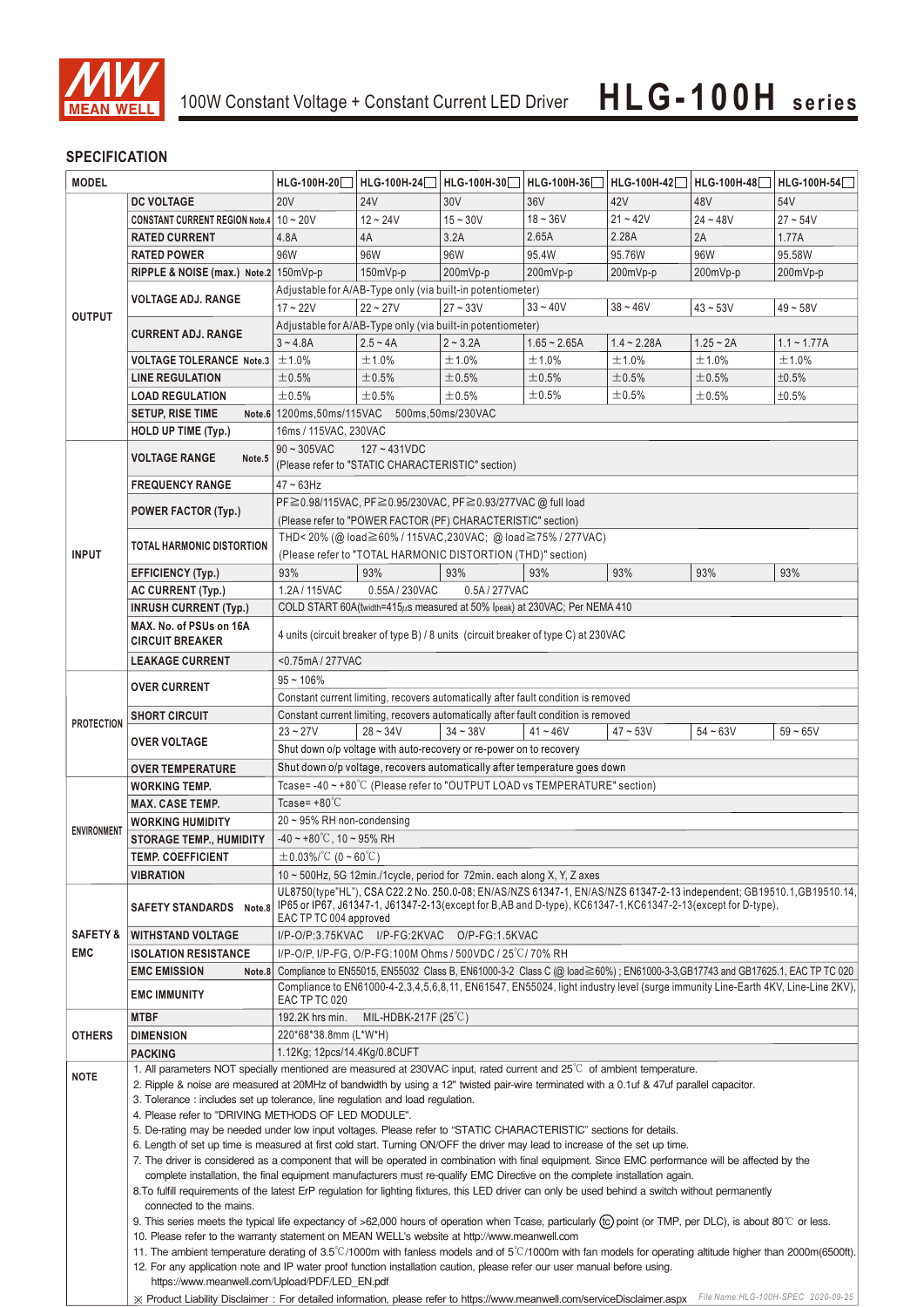

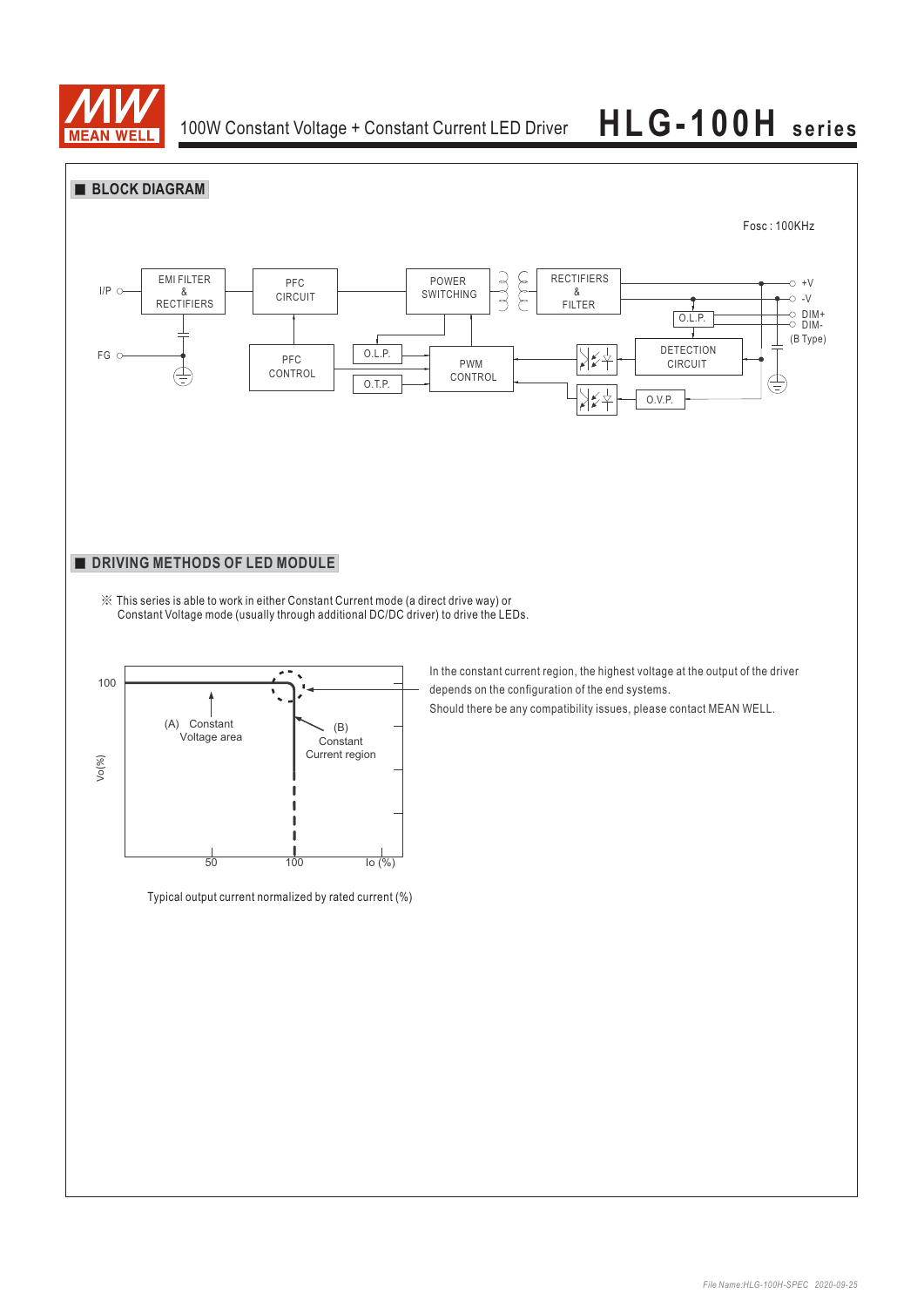

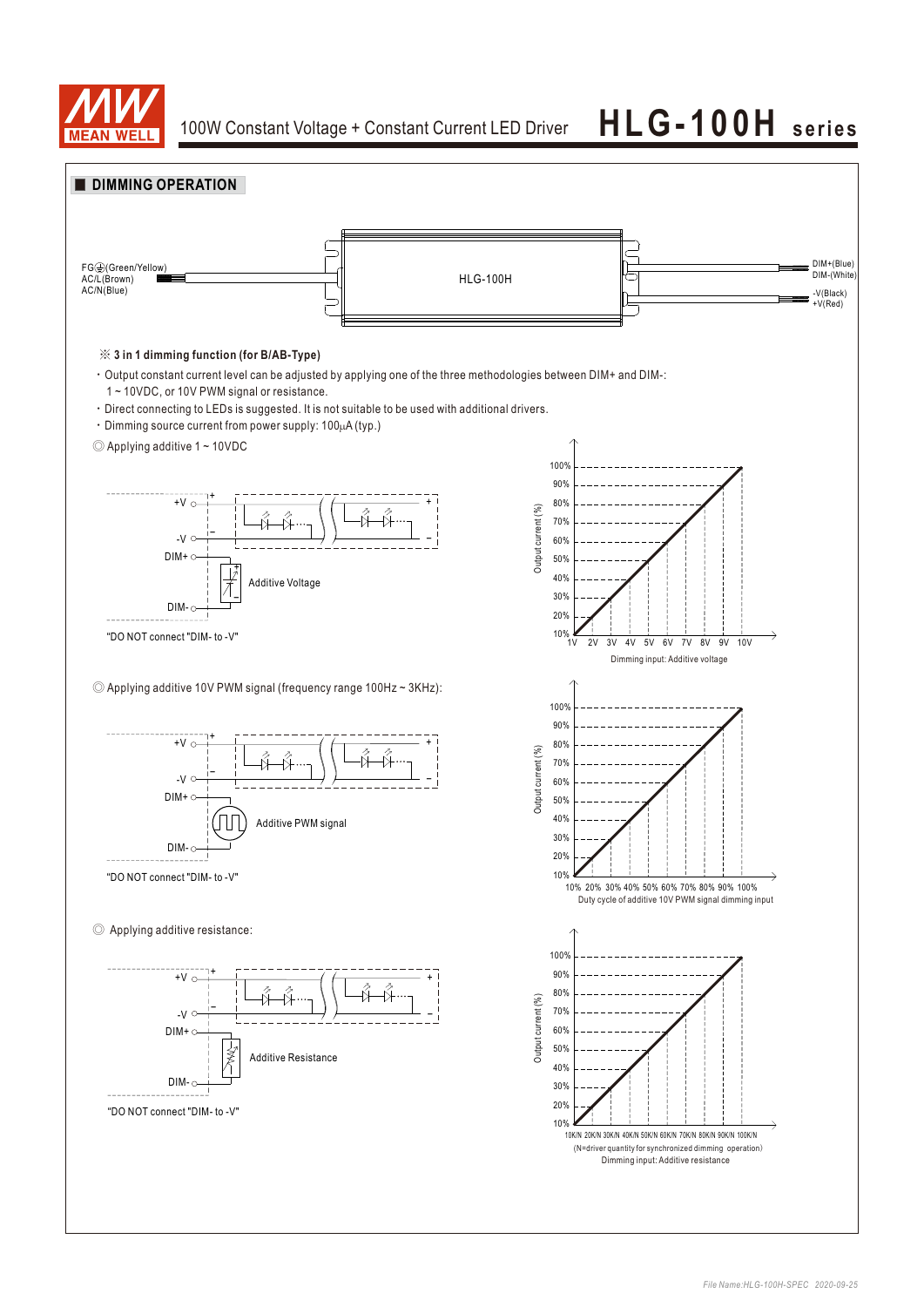

Note: In the case of turning the lighting fixture down to 0% brightness, please refer to the configuration as follow, or please contact MEAN WELL for other options.



Using a switch and relay can turn ON/OFF the lighting fixture.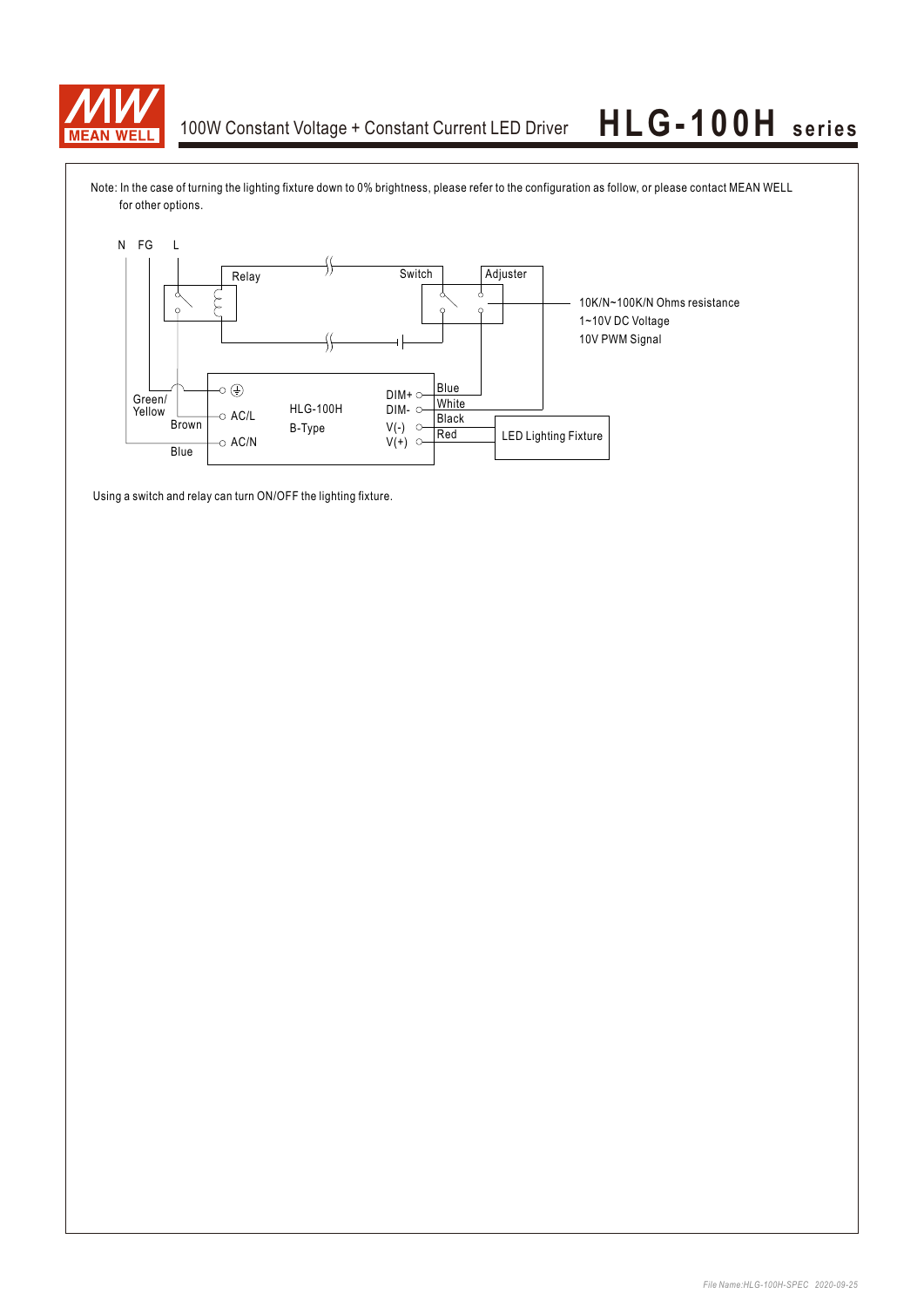

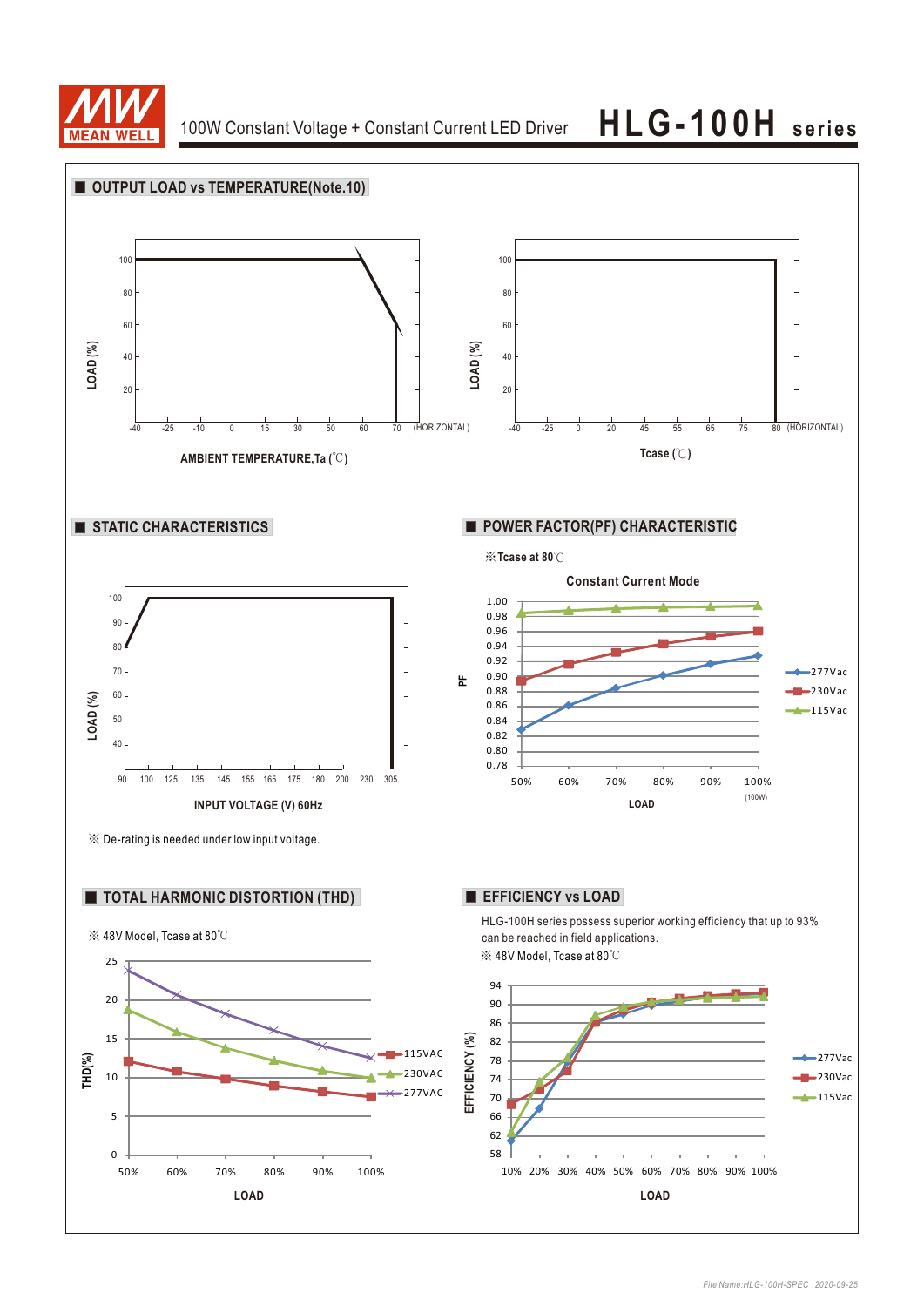

**LIFE TIME** 

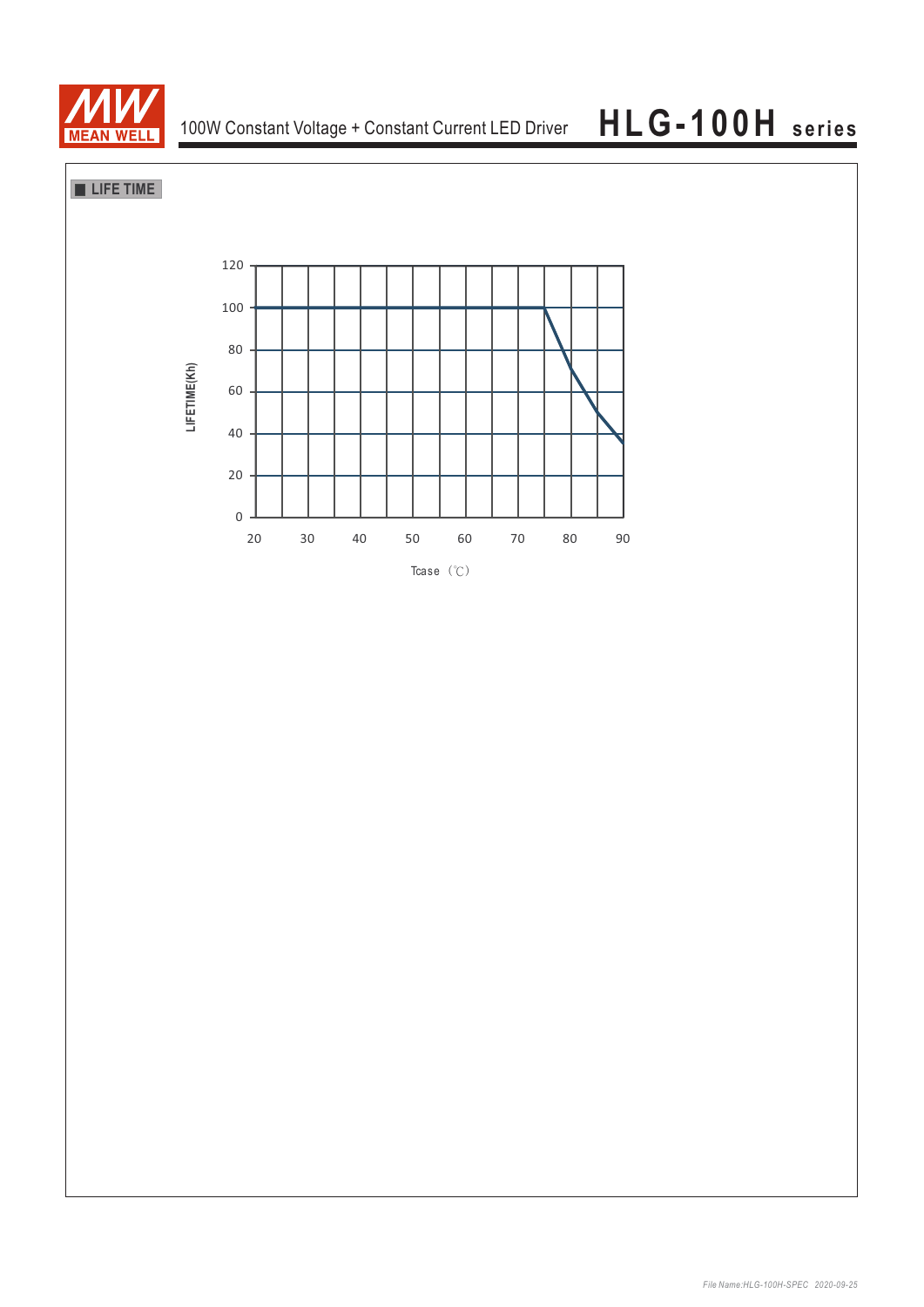

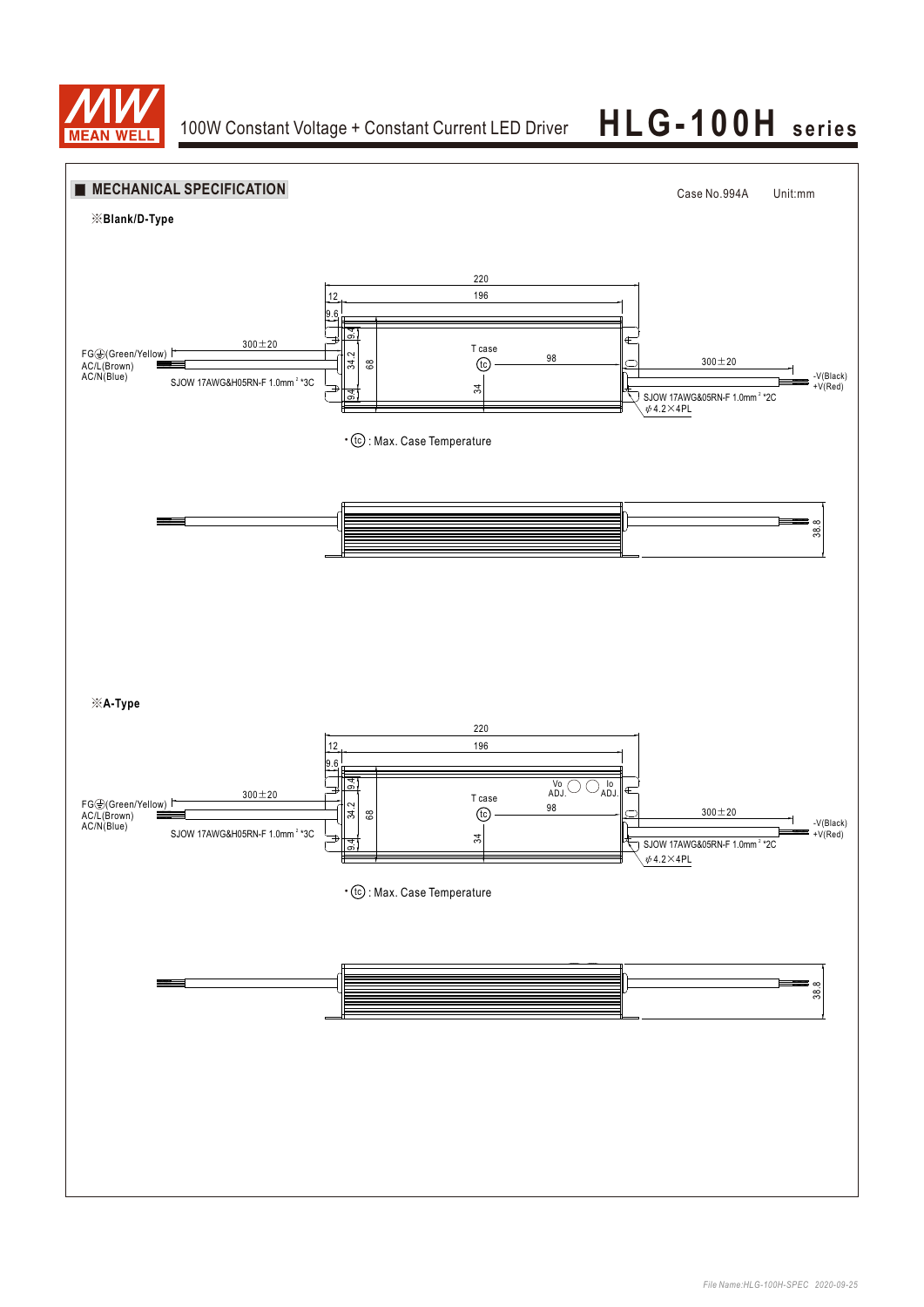